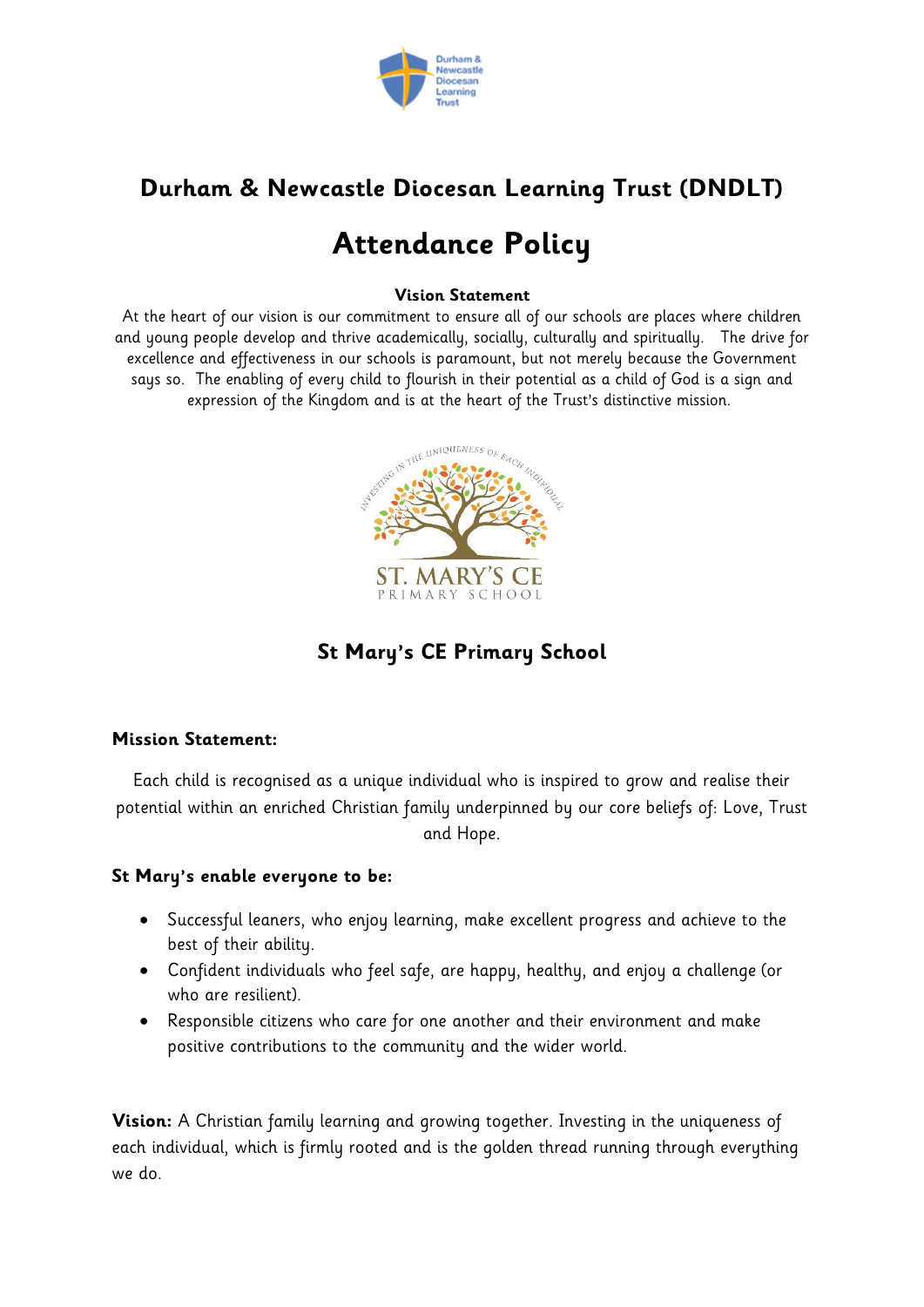# **Contents:**

[Statement of intent](#page-2-0)

- 1. [Legal framework](#page-3-0)
- 2. [Roles and responsibilities](#page-3-1)
- 3. [Definitions](#page-4-0)
- 4. [Training of staff](#page-5-0)
- 5. [Pupil expectations](#page-5-1)
- 6. [Absence procedures](#page-5-2)
- 7. [Contact information](#page-6-0)
- 8. [Attendance register](#page-6-1)
- 9. [Attendance officer](#page-7-0)
- 10. [Lateness](#page-7-0)
- 11. Term-time leave
- 12. [Truancy](#page-8-0)
- 13. [Religious observances](#page-8-1)
- 14. [Appointments](#page-9-0)
- 15. [Modelling, sport and acting performances/activities](#page-9-1)
- 16. [Young carers](#page-11-0)
- 17. [Rewarding good attendance](#page-11-1)
- 18. [Monitoring and review](#page-11-2)
- 19. [Appendices](#page-14-0)
	- a) [Pupil absence in schools in England: 2017 to 2018, DFE, 21](#page-14-0)<sup>st</sup> March 2019
	- b) [Attendance Monitoring Procedures](#page-14-0)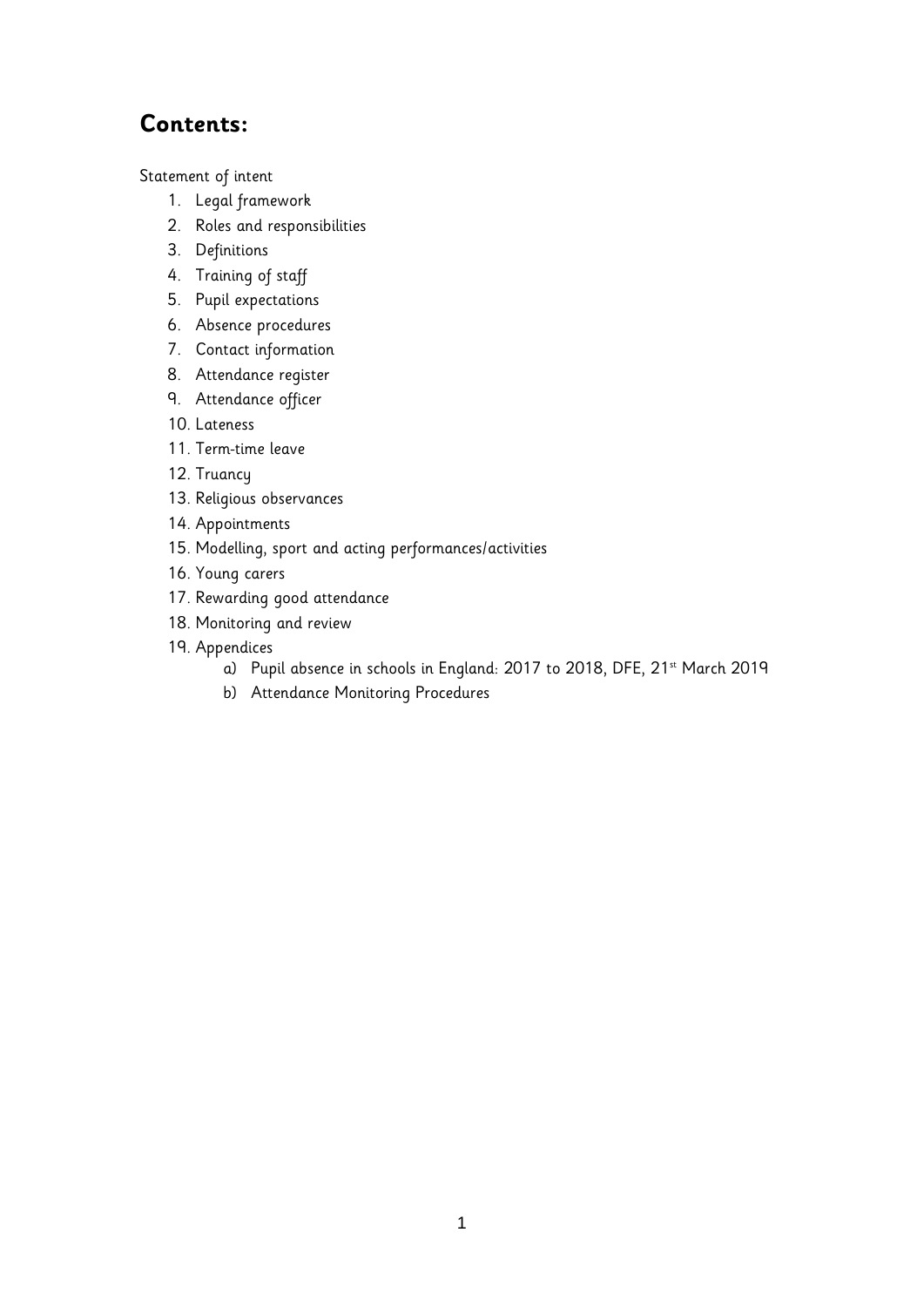# <span id="page-2-0"></span>**Statement of Intent**

We believe that our commitment to ensuring all children and young people develop and thrive academically, socially, culturally and spiritually is inextricably linked to the promotion of excellent attendance. Children can only truly flourish in their potential as a child of God if they regularly attend school.

We aim to:

- Provide an environment where all children and young people can flourish, are eager to learn, feel valued and look forward to coming to school every day
- Foster exceptionally positive attitudes and commitment to education in our children and young people, which is evident in excellent attendance and punctuality
- Work with our parents, carers and families to develop a supportive community where truth, trust and compassion are central in our approach to improving attendance
- Develop a welcoming and hospitable school community that seeks to embody an ethos of 'living well together'
- Embed the practice of forgiveness and reconciliation in order to remove barriers to good attendance and enable all pupils and young people to flourish
- Value the dignity and ultimate worth of each individual as being created in the image of God

We are committed to:

• Ensuring parents follow the framework set in section 7 of the Education Act 1996, which states that:

"The parent of every child of compulsory school age shall cause him/her to receive efficient full-time education suitable –

(a) to age, ability and aptitude, and

(b) to any special educational needs he/she may have

Either by regular attendance at school or otherwise. "

- Promoting and modelling good attendance behaviour.
- Ensuring equality and fairness of treatment for all.
- Implementing our policies in accordance with the Equality Act 2010.
- Early intervention and working with other agencies to ensure the health and safety of our pupils.
- Rewarding regular attendance.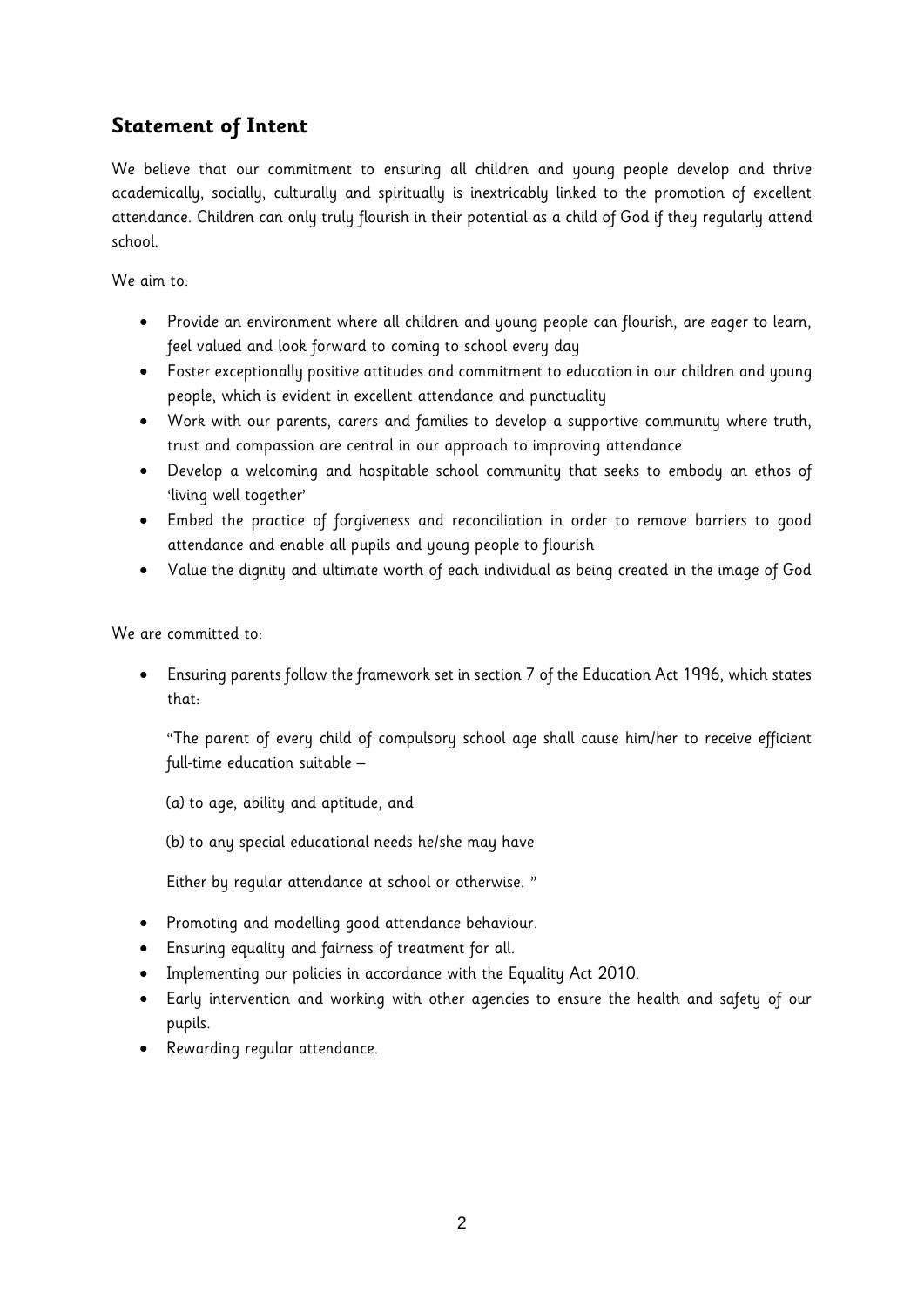# <span id="page-3-0"></span>**1. Legal framework**

- 1.1. This policy has due regard to legislation and statutory guidance, including, but not limited to, the following:
	- Education Act 1996
	- Equality Act 2010
	- Education (Pupil Registration) (England) Regulations 2006 (As amended)
	- Children (Performances and Activities) (England) Regulations 2014
	- Children and Young Persons Act 1963
	- DfE (2018) 'School attendance'
	- DfE (2015) 'Child performance and activities licensing legislation in England'
	- DfE (2018) 'Keeping children safe in education'
	- DfE (2016) 'Children missing education'
- 1.2. This policy will be implemented in conjunction with the following school policies and documents:
	- Complaints Procedures Policy
	- Behaviour Policy
	- Children Missing Education Policy
	- Vision for Education, Church of England Education Office, 2016
	- Valuing All God's Children Challenging homophobic, biphobic and transphobic bullying, Church of England Education Office, 2017

#### <span id="page-3-1"></span>**2. Roles and responsibilities**

2.1. The Academy Council has overall responsibility for:

- The implementation of the Attendance Policy and procedures of **St Marys CE Primary School**.
- Ensuring that the attendance policy, as written, does not discriminate on any grounds, including, but not limited to, ethnicity/national origin, culture, religion, gender, disability or sexual orientation.
- Handling complaints regarding this policy as outlined in the school's Complaints Procedures Policy.
- Having regard to 'Keeping children safe in education' (2018) when making arrangements to safeguard and promote the welfare of children.
- Ensuring there is a Children Missing Education Policy in place and that this is regularly reviewed and updated.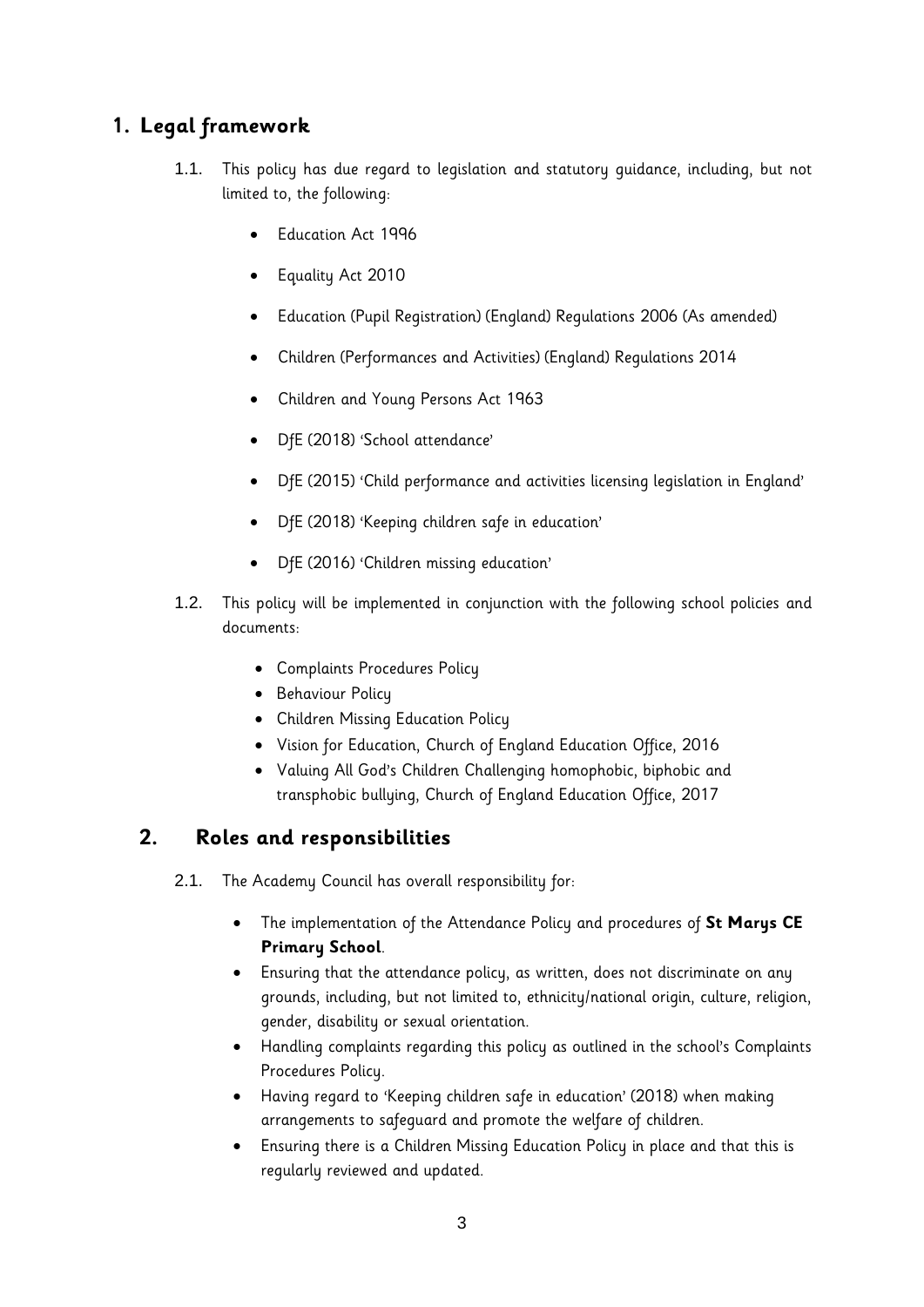- 2.2. The headteacher is responsible for the day-to-day implementation and management of the Attendance Policy and procedures of the school, and distributing these to parents.
- 2.3. Staff, including teachers, support staff and volunteers, are responsible for:
	- Following the Attendance Policy and ensuring pupils do so too. They are also responsible for ensuring this policy is implemented fairly and consistently.
	- Modelling good attendance behaviour.
	- Using their professional judgement and knowledge of individual pupils to inform decisions as to whether any welfare concerns should be escalated.
- 2.4. Parents are expected to take responsibility for the attendance of their child during term-time.
- 2.5. Parents are expected to promote good attendance behaviour and ensure that their child attends school every day.
- 2.6. Pupils are responsible for their own attendance at school and any agreed activities throughout the school year.

# <span id="page-4-0"></span>**3. Definitions**

- 3.1. For the purpose of this policy, the school defines:
	- **"Absence"** as:
		- − Arrival at school after the register has closed.
		- − Not attending school for any reason.
	- An **"authorised absence"** as:
		- − An absence for sickness for which the school has granted leave.
		- − Medical or dental appointments which unavoidably fall during school time, for which the school has granted leave.
		- − Religious or cultural observances for which the school has granted leave.
		- − An absence due to a family emergency.
	- An **"unauthorised absence"** as:
		- − Parents keeping children off school unnecessarily or without reason.
		- − Truancy before or during the school day.
		- − Absences which have never been properly explained.
		- − Arrival at school after the register has closed.
		- − Absence due to shopping, looking after other children or birthdays.
		- − Absence due to day trips and holidays in term-time which have not been agreed.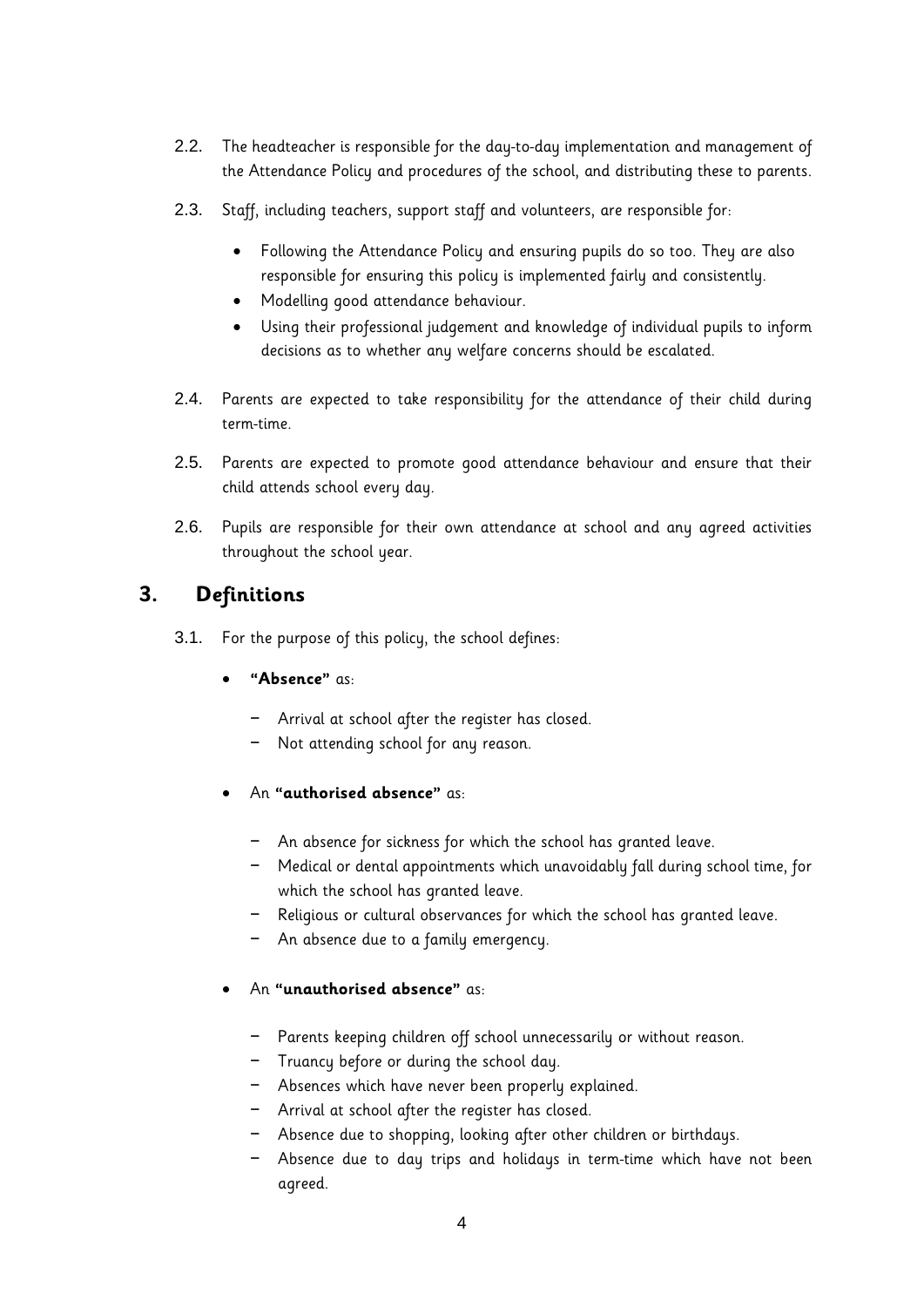- − Leaving school for no reason during the day.
- **"Persistent absenteeism"** as:
	- − Missing 10 percent or more of schooling across the year **for any reason**.

# <span id="page-5-0"></span>**4. Training of staff**

- 4.1. The school recognises that early intervention can prevent poor attendance. As such, teachers will receive training in identifying potentially at-risk pupils as part of their induction and refresher training.
- 4.2. Teachers and support staff will receive training on this policy as part of their induction.
- 4.3. Teachers and support staff will receive regular and ongoing training as part of their development.

## <span id="page-5-1"></span>**5. Pupil expectations**

5.1. Pupils are expected to attend school every day and will sign an agreement at the beginning of each school year, to agree to keep their attendance at, or above, 96 percent throughout the year.

## <span id="page-5-2"></span>**6. Absence procedures**

- 6.1. Parents are required to contact the school as soon as possible on the first day of their child's absence.
- 6.2. Parents are required to send a note in on the first day that their child returns to school with a signed explanation of why they were absent; this is required even if the parent has already contacted the school via phone call.
- 6.3. Alternatively, parents may call into school and report to the school office where arrangements will be made to speak to a member of staff.
- 6.4. A phone call will be made to the parent of any child who has not reported their child's absence on the first day that they do not attend school.
- 6.5. In the case of persistent absence, arrangements will be made for parents to speak to the member of staff responsible for attendance.
- 6.6. If a pupil's attendance drops below 90 percent, the member of staff responsible for attendance will be informed, and a formal meeting will be arranged with the parents.
- 6.7. Where a pupil has not returned to school for 10 days after an authorised absence, or is absent from school without authorisation for 20 consecutive school days, the school will remove the pupil from the admissions register if the school and the LA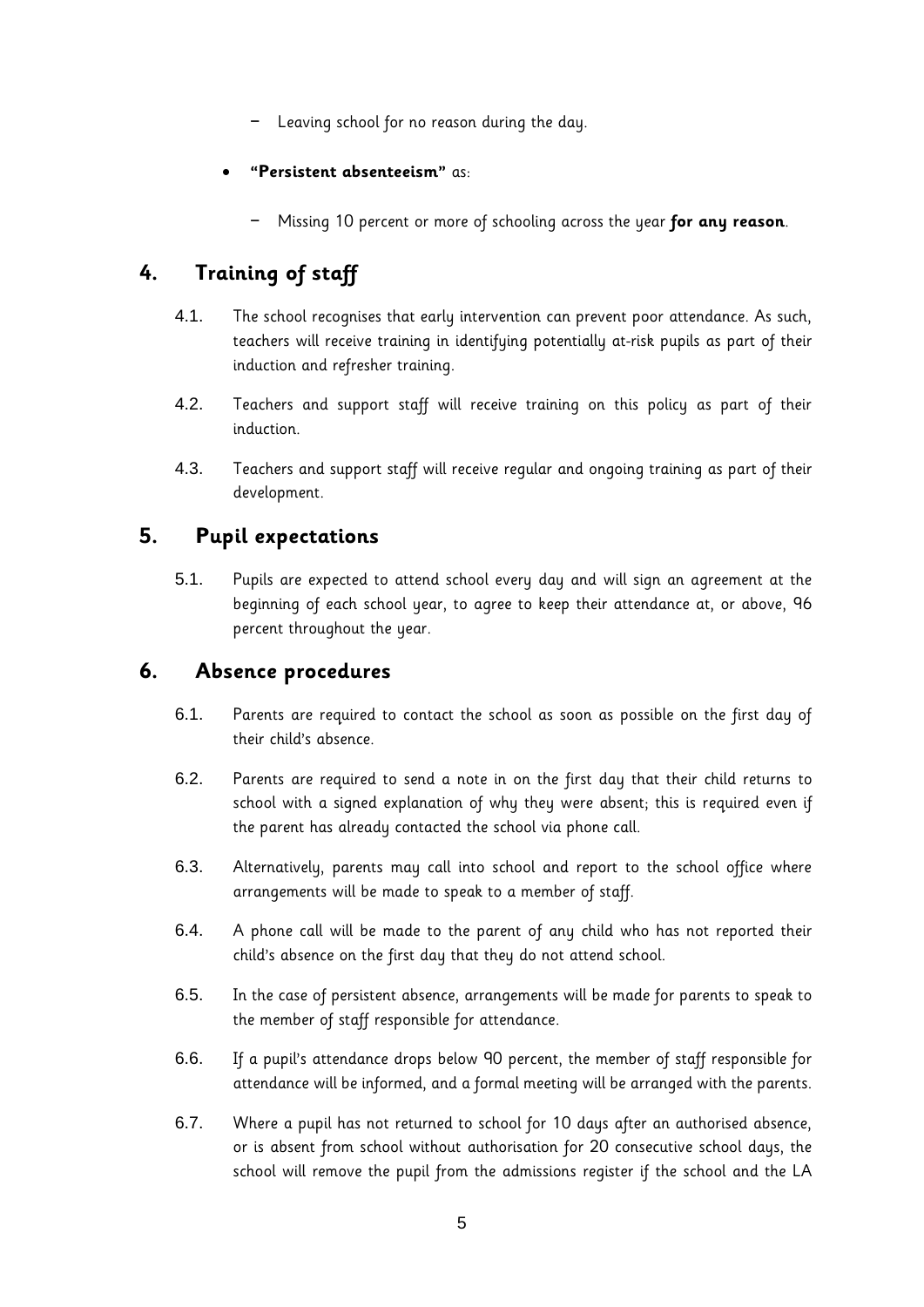have failed to establish the whereabouts of the child after making reasonable enquiries.

## <span id="page-6-0"></span>**7. Contact information**

7.1. Parents are responsible for:

- Providing accurate and up-to-date contact details.
- Providing the school with more than one emergency contact number.
- Updating the school if their details change.

## <span id="page-6-1"></span>**8. Attendance register**

The designated staff members will take the attendance register at the start of each school day and at the start of the afternoon session. This register will record whether pupils are:

- Present.
- Absent.
- Attending an approved educational visit.
- Unable to attend due to exceptional circumstances.

The school will use the national attendance codes to ensure attendance and absence are monitored and recorded in a consistent way. The following codes will be used:

- $\bullet$  / = Present in the morning
- $\bullet \quad \dagger$  = Present in the afternoon
- $\bullet$  L = Late arrival before the register has closed
- $\bullet$  C = Authorised absence
- E = Excluded but no alternative provision made
- $\bullet$  H = Authorised holiday
- $\bullet$  I = Illness
- M = Medical or dental appointments
- R = Religious observance
- $\bullet$  B = Off-site education activity
- $\bullet$  G = Unauthorised holiday
- O = Unauthorised absence
- U = Arrived after registration closed
- N = Reason not yet provided
- $X = Not required to be in school$
- $\bullet$  T = Gypsy, Roma and Traveller absence
- $\bullet$   $V =$  Education visit or trip
- $\bullet$  P = Participating in a supervised sporting activity
- D = Duel registered at another educational establishment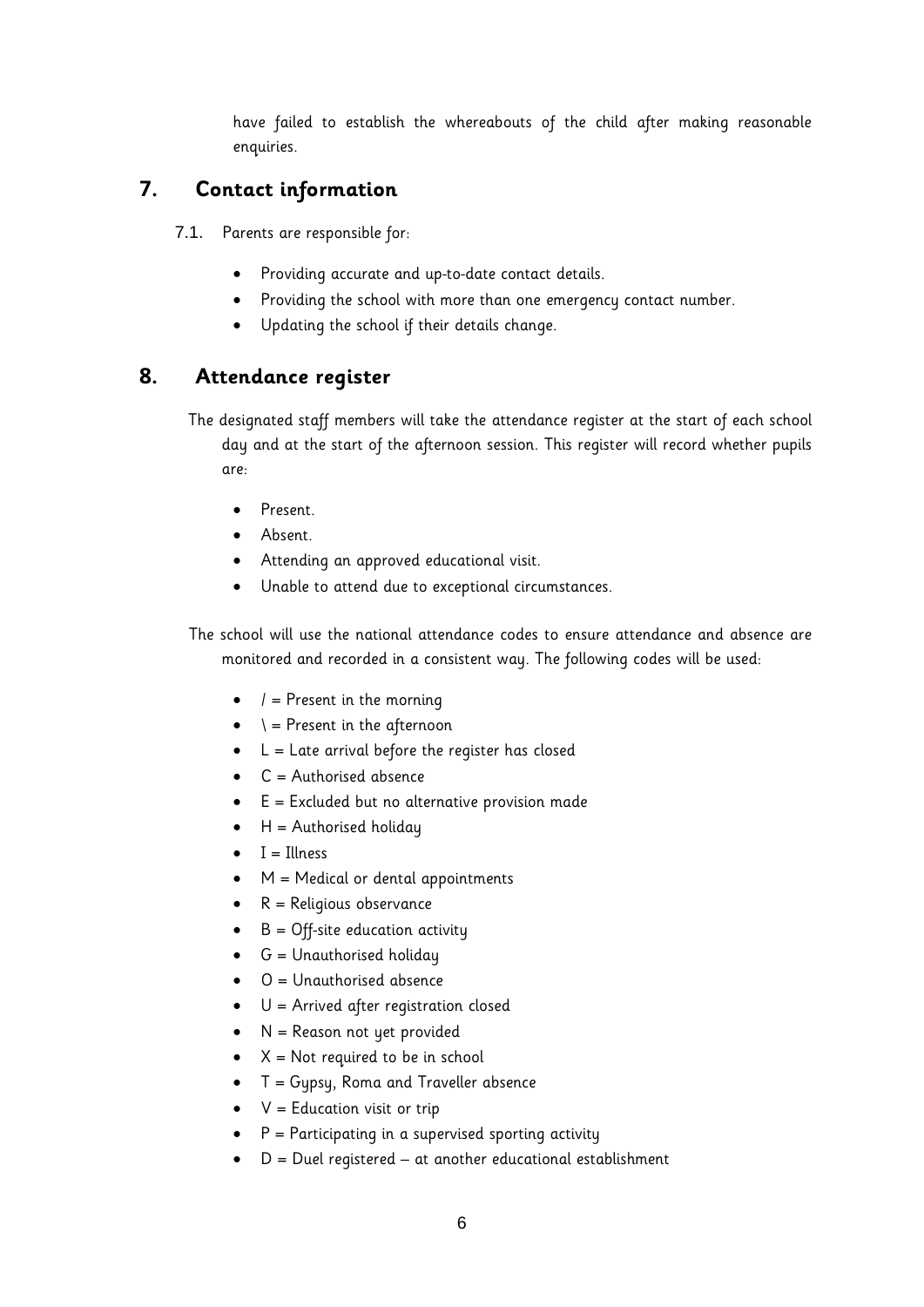- $\bullet$   $Y = Exceptional circumstances$
- $\bullet$   $Z =$  Pupil not on admission register

When the school has planned in advance to be fully or partially closed, the code '&' will be used for the relevant pupils who are absent. This code will also be used to record year groups who are not due to attend because the school has set different term dates for different years, e.g. induction days.

All amendments made to the attendance register will include the original entry, the amended entry, the reason for the amendment, the date of amendment and the name and role of the person who made the amendment.

Every entry received into the attendance register will be preserved for **three years**.

#### <span id="page-7-0"></span>**9. Lateness**

- 9.1. Punctuality is of the utmost importance and lateness will not be tolerated.
- 9.2. The school day starts at 8.55am. Pupils should be in their classroom at this time.
- 9.3. Registers are marked by **9:05am**. Pupils will receive a late mark if they are not in their classroom by this time.
- 9.4. The register closes at **9:10am**. Pupils will receive a mark of absence if they do not attend school before this time.
- 9.5. After lunch, registers are marked by **1.05pm**. Pupils will receive a late mark if they are not in their classroom by this time.
- 9.6. The register closes at **1.10pm**. Pupils will receive a mark of absence if they are not present.
- 9.7. Pupils attending after **9:10am** will receive a mark to show that they were on site, but this will count as a late mark.

#### **10. Term-time leave**

- 10.1. At **St Marys CE Primary School**, our aim is to prepare pupils for their future lives and careers. With this in mind, we require parents to observe the school holidays as prescribed.
- 10.2. The headteacher is unable to authorise holidays during term-time.
- 10.3. The headteacher is only allowed to grant a leave of absence in exceptional circumstances. Applications will be made in advance and the headteacher will be satisfied by the evidence which is presented, before authorising term-time leave.
- 10.4. The headteacher will determine the amount of time a pupil can be away from school during term time. Any leave of absence is at the discretion of the headteacher.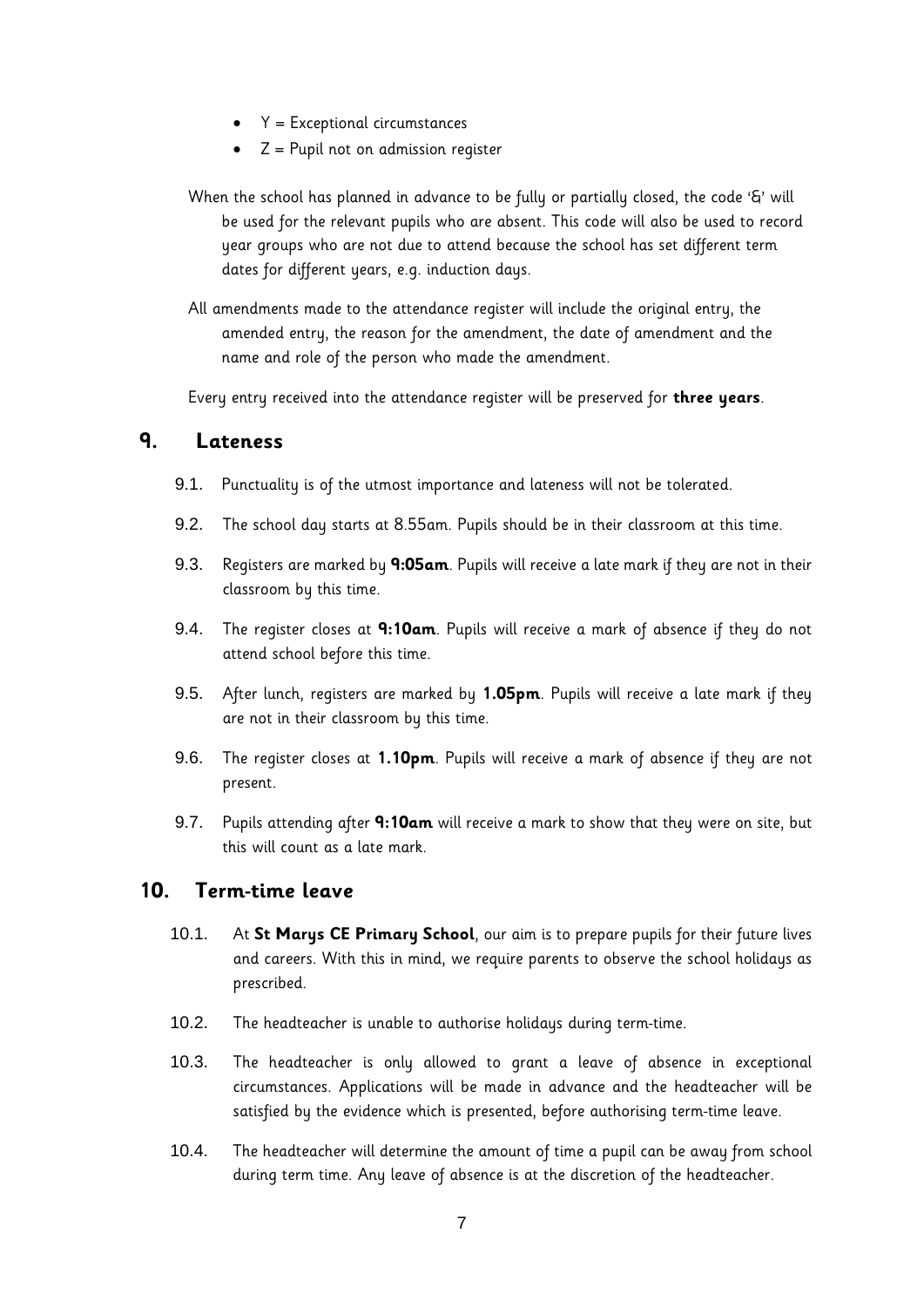- 10.5. Any requests for leave during term-time will be considered on an individual basis and the pupil's previous attendance record will be taken into account.
- 10.6. Requests for leave will not be granted in the following circumstances:
	- Immediately before and during assessment periods
	- When a pupil's attendance record shows any unauthorised absence
	- Where a pupil's authorised absence record is already above 10 percent for any reason
- 10.7. If parents take their child out of school during term-time without authorisation from the headteacher, they may be subject to sanctions such as penalty fines. This will be in accordance with the relevant Local Authority Policy.

### <span id="page-8-0"></span>**11. Truancy**

- 11.1. Truancy means any absence of part, or all, of one or more days from school, during which the school has not been notified of the cause behind such absence.
- 11.2. All staff will be concerned about the regular attendance of pupils, and the importance of continuity in each child's learning.
- 11.3. All pupils are expected to be in their classes by 9:00am and 13:00, where the teacher will record the attendance electronically.
- 11.4. Any pupil with permission to leave the school during the day must sign out at the school office and sign back in again on their return.
- 11.5. Immediate action will be taken when there are any concerns that a child might be truanting.
- 11.6. If truancy is suspected, the headteacher is notified, and they will contact the parent in order to assess the reasons behind the child not attending school.
- 11.7. The following procedures will be taken in the event of a truancy:
	- In the first instance, a letter of warning will be sent to the parents of the pupil, informing them of the truancy and stating that any future occurrences could result in further action being taken.
	- If any further truancy occurs, then the school will consider issuing a penalty notice.
	- A penalty notice will be issued where there is overt truancy, inappropriate parentally-condoned absence, excessive holidays in term-time and persistent late arrival at school.

#### <span id="page-8-1"></span>**12. Religious observances**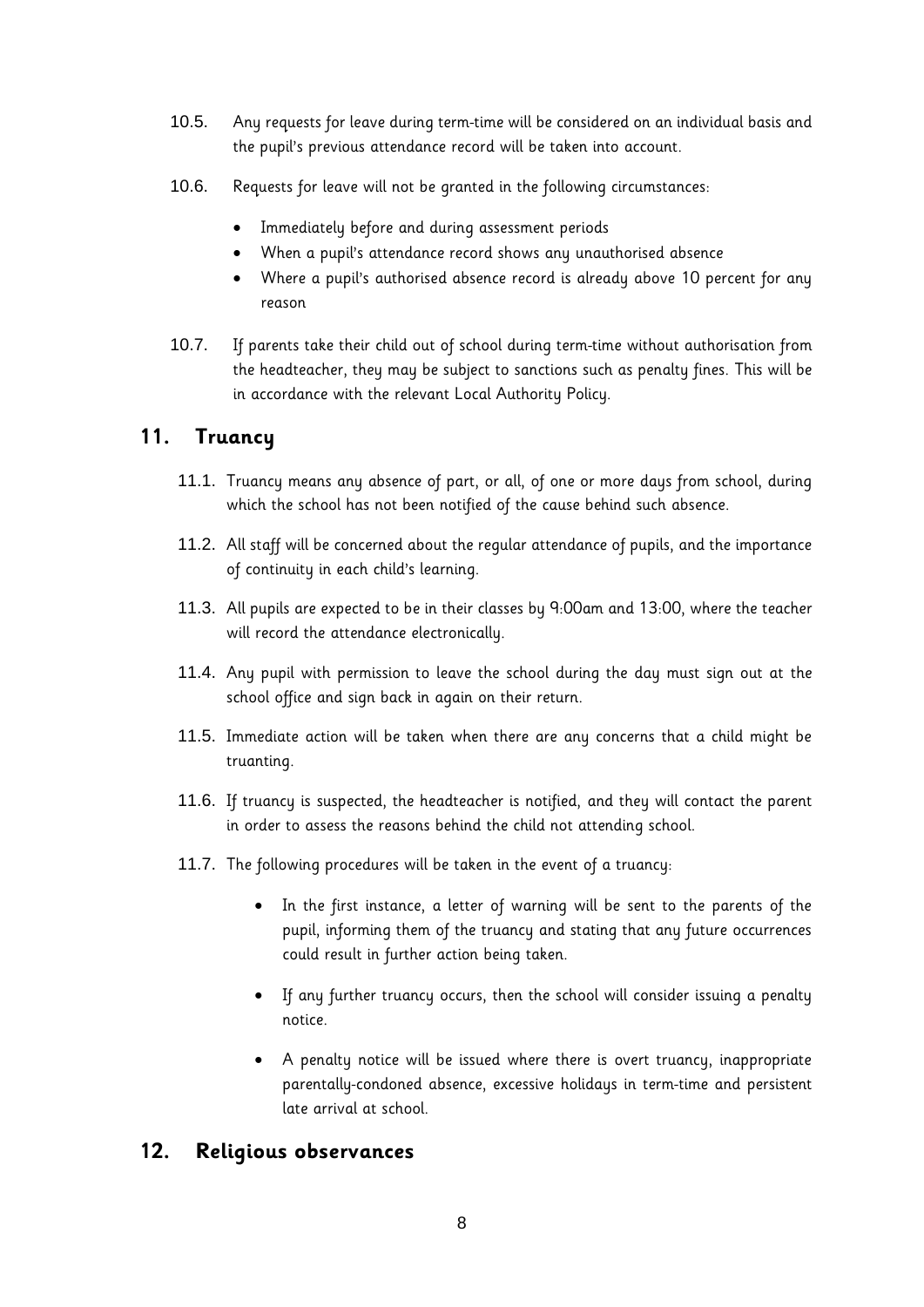- 12.1. The school will take advice from local religious leaders of all faiths to establish the appropriate number of days of absence required for religious festivals.
- 12.2. Parents are required to inform the school in advance if absences are required for days of religious observance.

### <span id="page-9-0"></span>**13. Appointments**

- 13.1. As far as possible, parents will attempt to book medical and dental appointments outside of school hours.
- 13.2. In line with 'Valuing All God's Children', transgender pupils may need time off for medical appointments/to receive support from external sources. We will attempt to make reasonable adjustments to accommodate such absence requests.
- 13.3. Where this is not possible, a note and appointment card will be sent to the school office.
- 13.4. If the appointment requires the pupil to leave during the school day, they will be signed out at the school office by a parent.
- 13.5. Pupils will attend school before and after the appointment wherever possible.

#### <span id="page-9-1"></span>**14. Modelling, sport and acting performances/activities**

- 14.1. Under Section 37 of the Children and Young Persons Act 1963, all pupils engaging in performances/activities (whether they, or another person, receives payment or not), which require them to be absent from school, are required to obtain a licence from the LA which authorises their absence(s).
- 14.2. Where a pupil requests to be absent for a performance or activity, the individual or organisation responsible for organising, producing or running the activity/performance is required to request a licence from the LA.
- 14.3. The organiser is required to allow sufficient time for the LA to process the request the LA will refuse to consider an application if the performance or activity is less than 21 days away.
- 14.4. The LA will only approve a licence application once it is satisfied that:
	- The pupil's education, health and wellbeing will not suffer; and
	- The conditions of the licence will be observed.
- 14.5. The LA will impose any conditions it considers necessary to ensure that the pupil is fit to take part in the performance/activity, that there will be proper provision for the pupil's wellbeing, and that the pupil's education will not suffer.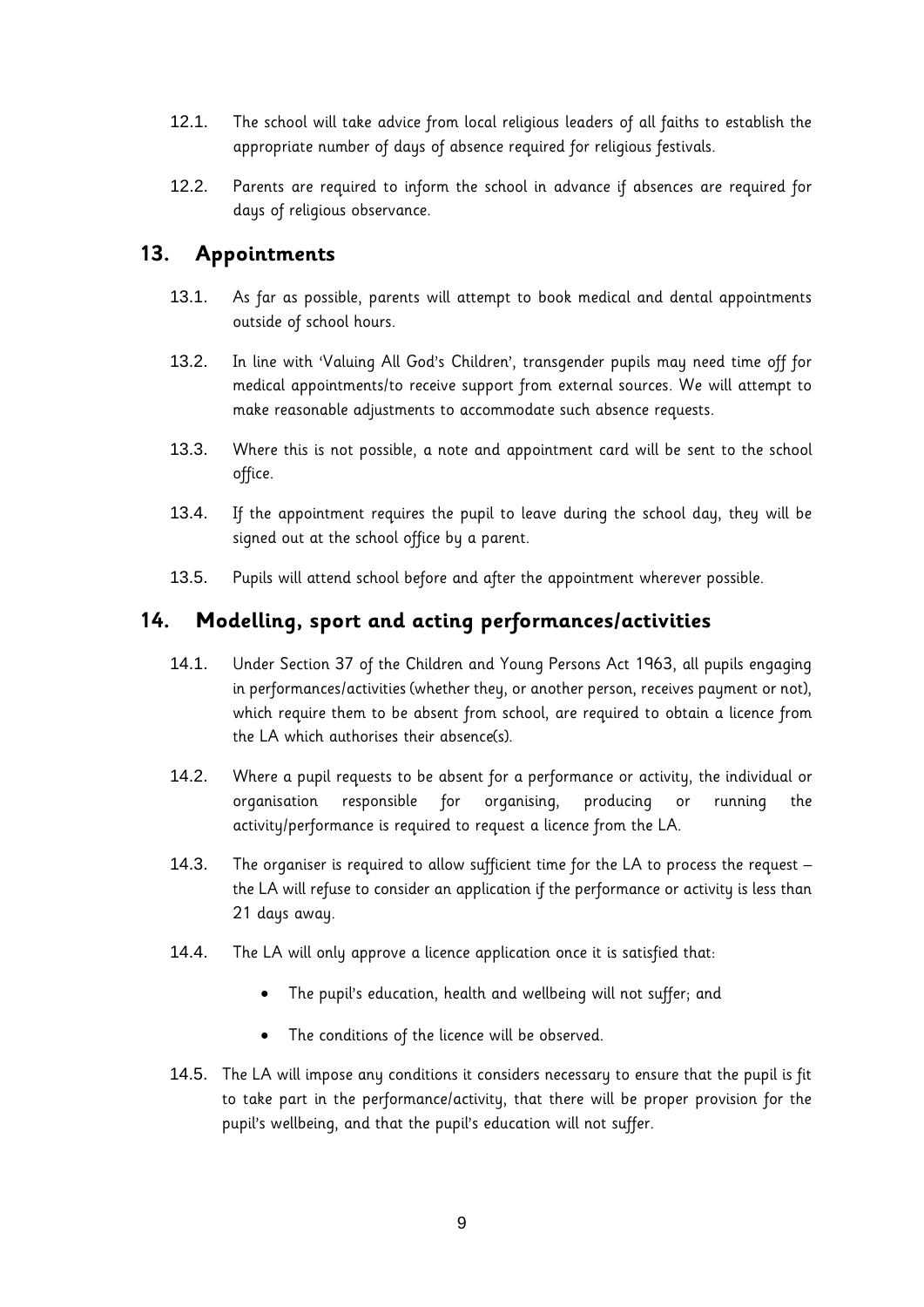- 14.6. The school will make additional arrangements for pupils engaging in performances or activities that require them to be absent from school to ensure they do not fall behind in their education – this may involve private teaching. These arrangements will be approved by the LA who will ensure that the arrangements are suitable for the pupil.
- 14.7. The organiser of the performance/activity is responsible for ensuring these arrangements are carried out.
- 14.8. The pupil will receive education that, when taken together over the term of the licence, amounts to a minimum of three hours per day that the pupil would be required to attend a school maintained by the LA issuing the licence.
- 14.9. The above requirement will be met by ensuring a pupil receives an education:
	- For not less than six hours a week; and
	- During each complete period of four weeks (or if there is a period of less than four weeks, then during that period), for periods of time not less than three hours a day; and
	- On days where the pupil would be required to attend school if they were attending a school maintained by the LA; and
	- For not more than five hours on any such day.
- 14.10. Where the applicant is unable to specify the dates of the performance/activity, and the LA decides to grant the application, the LA will specify that the pupil can only take part in the activity for a specified number of days within a six-month period.
- 14.11. Where a licence has been granted by the LA and it specifies dates of absence, no further authorisation is needed from the school.
- 14.12. Where an application does not specify dates, and it has been approved by the LA, it is at the discretion of the headteacher to authorise the leave of absence for each day.
- 14.13. The headteacher will not authorise any absences which would mean that a pupil's attendance would fall below 96 percent.
- 14.14. Where a licence has not been obtained, the headteacher will not authorise any absence for a performance or activity.
- 14.15. The LA will be satisfied that arrangements for chaperones, accommodation, place of performance and rehearsal, and travel are suitable before it grants the application.
- 14.16. The LA may decide to place restrictions on any performance or activity this can include maximum hours and breaks.
- 14.17. The maximum number of consecutive days that a child can perform is six this applies to performances only.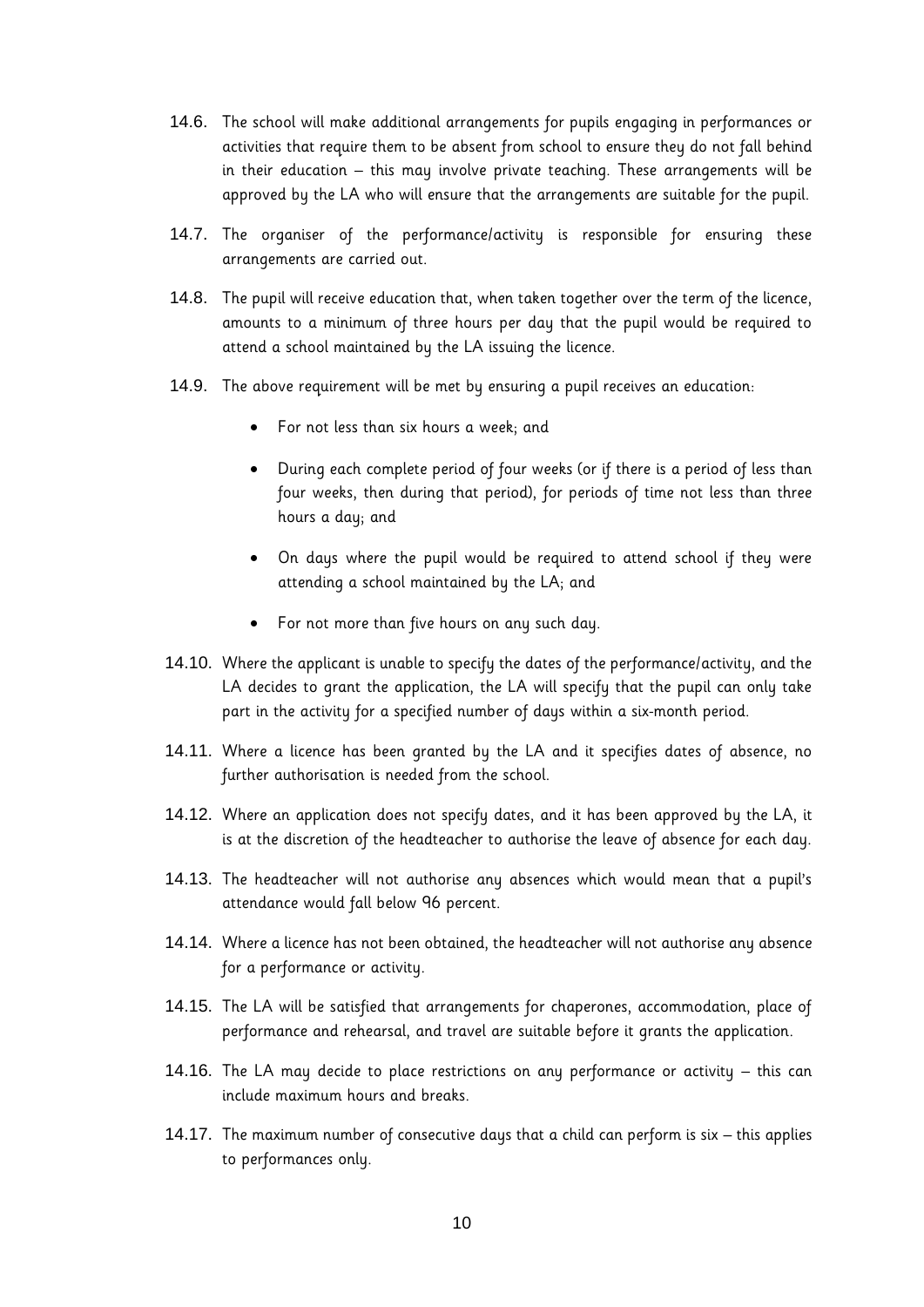- 14.18. Pupils who perform are entitled to a break of at least 14 days following the last performance where the pupil has been performing on the maximum number of consecutive days over a period of eight weeks, unless the period to which the licence applies is less than 60 days.
- 14.19. A licence is also required where a pupil will be absent from school and conducting a performance or activity abroad.
- 14.20. The LA is responsible for enforcing all licence requirements; they may carry out inspections of the premises:
	- Where rehearsals during the performance period are taking place;
	- Where performances or activities are taking place; or
	- Where the pupil is receiving their education, in order to check that licensing conditions are being met.
- 14.21. The LA has the power to amend or revoke existing licences at any time.
- 14.22. If the LA refuses to grant a licence, it will provide reasons for this decision in writing to the individual/organisation applying for the licence.
- 14.23. The organiser of the performance/activity has the right to appeal the decision to a magistrates' court, including its refusal, revocation or variation, and against any condition under which a licence is granted or an approval is given.

#### <span id="page-11-0"></span>**15. Young carers**

- 15.1. The school understands the difficulties that face young carers.
	- 15.2. The school will endeavour to identify young carers at the earliest opportunity from enrolment at the school and throughout their time at the school.
	- 15.3. The school takes a caring and flexible approach to the needs of young carers and each pupil will be examined on a case-by-case basis, involving other agencies if appropriate.

#### <span id="page-11-1"></span>**16. Rewarding good attendance**

Good attendance and punctuality will be rewarded in the following ways:

• Attendance Awards

#### <span id="page-11-2"></span>**17. Monitoring and review**

- 17.1. The school monitors attendance and punctuality throughout the year.
- 17.2. St Marys CE Primary School's attendance target is in line with 96%.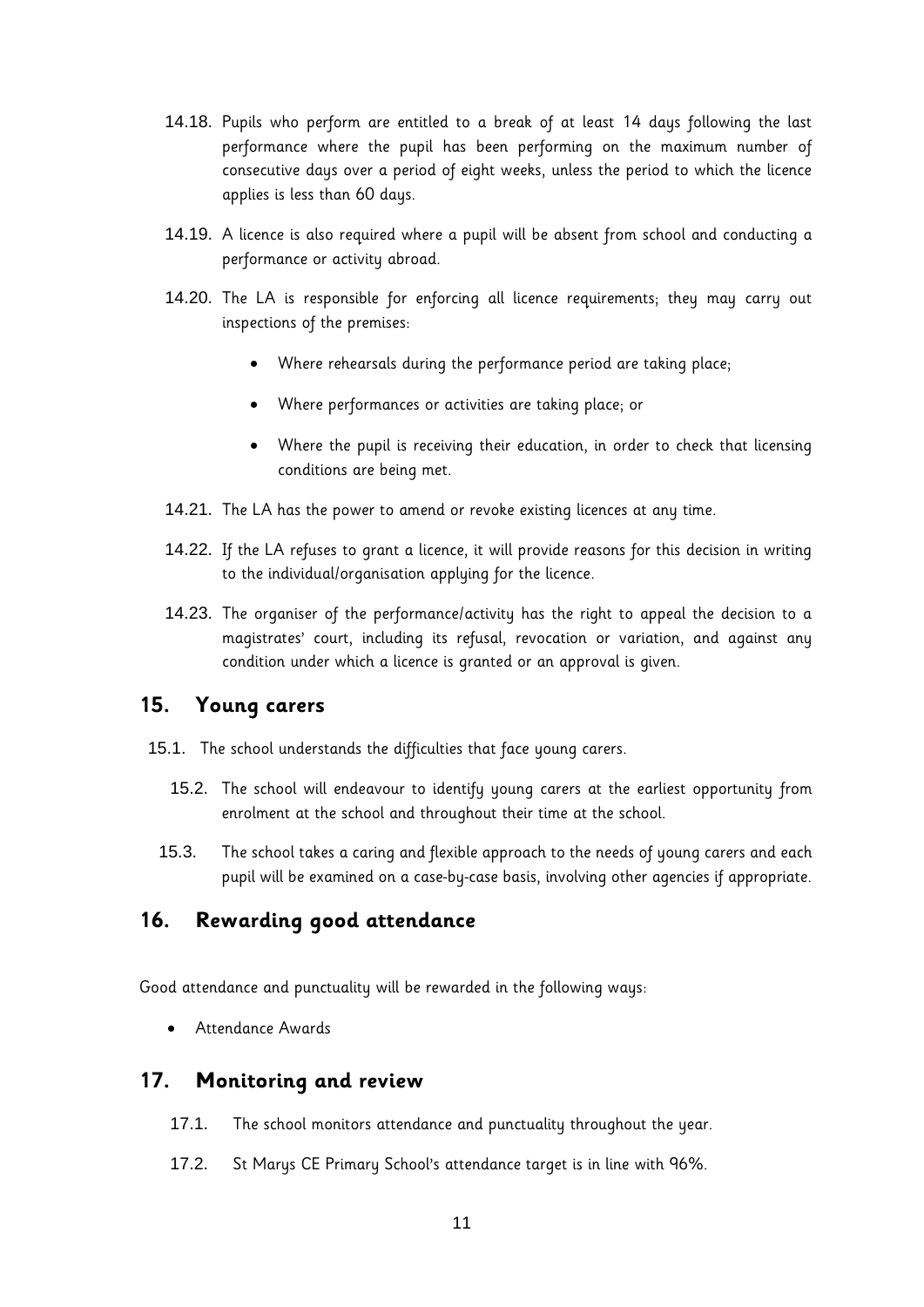- 17.3. Details of our absence levels can be found on our website.
- 17.4. This policy is reviewed every three years by the headteacher; the next scheduled review date for this policy is September 2022.
- 17.5. Any changes made to this policy will be communicated to all members of staff and parents.

| Headteacher                                | Mr M Piper     |
|--------------------------------------------|----------------|
| Member of staff responsible for attendance | Mr M Piper     |
| Policy Agreed by Governors                 | September 2021 |
| <b>Review Date</b>                         | September 2022 |
| Link Governor                              | Mrs Lewis      |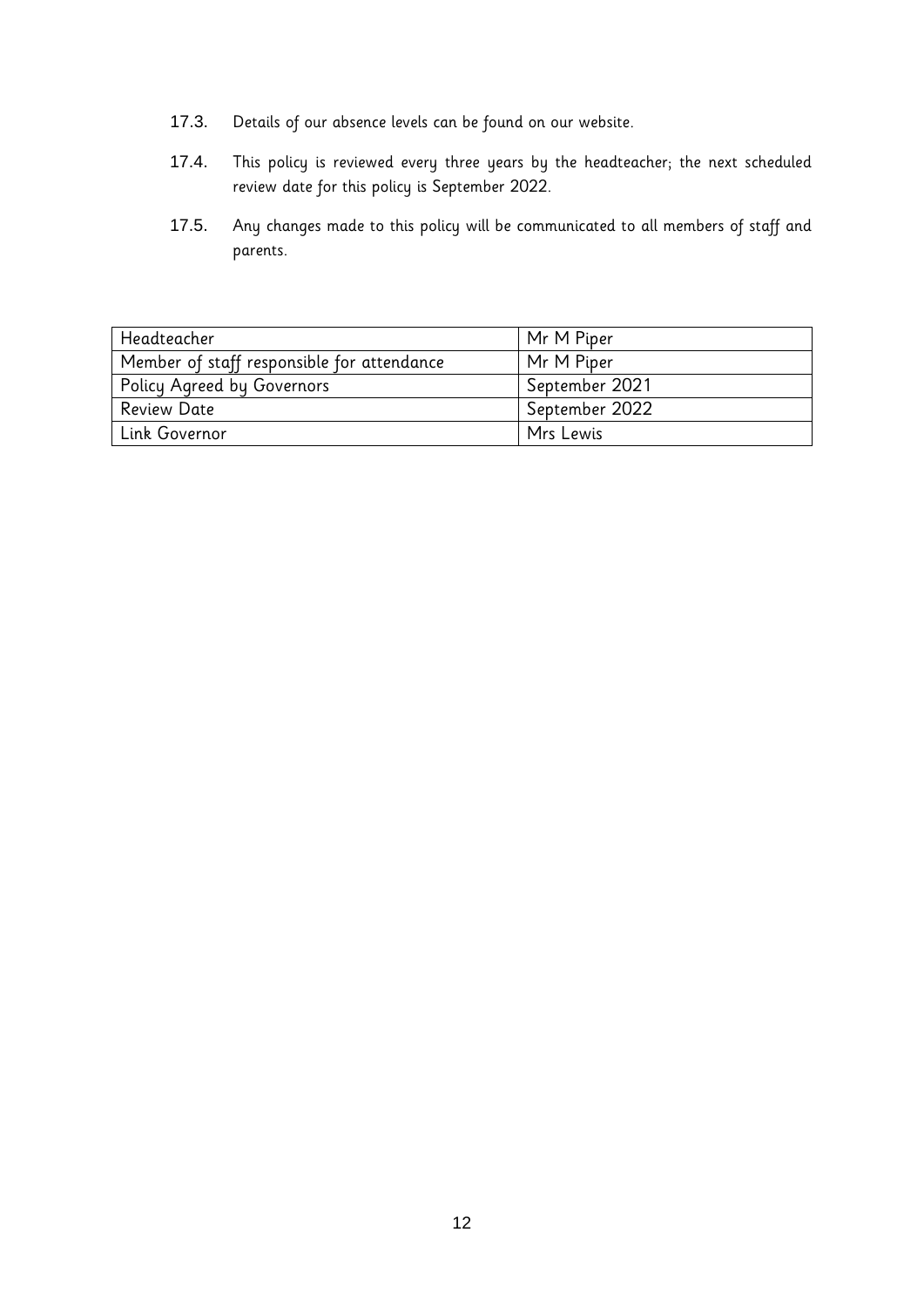# **Appendix 1.**

# **Pupil absence in schools in England: 2017 to 2018, DFE, 21st March 2019**

<https://www.gov.uk/government/statistics/pupil-absence-in-schools-in-england-2017-to-2018>

| Summary data                          | 2017/18, State-funded | 2017/18, State-funded                          |
|---------------------------------------|-----------------------|------------------------------------------------|
|                                       | primary               | primary, state-funded<br>secondary and special |
|                                       |                       | schools                                        |
| Overall Attendance                    | 95.8%                 | 95.2%                                          |
| Overall absence                       | 4.2%                  | 4.8%                                           |
| Absence for 4 year olds               | 5.2%                  |                                                |
| Autumn Term                           |                       | 4.4%                                           |
| Spring Term                           |                       | 5.2%                                           |
| Summer Term                           |                       | 4.9%                                           |
| Unauthorised absence                  | 1.1%                  |                                                |
| Illness rates                         |                       | 2.6%                                           |
| Holiday rates                         |                       | 0.4% Unauthorised                              |
|                                       |                       | 0.15 Authorised                                |
| Boys                                  |                       | 4.9%                                           |
| Girls                                 |                       | 4.7%                                           |
| <b>FSM</b>                            |                       | 7.6%                                           |
| Non-FSM                               |                       | 4.3%                                           |
| Year groups with the lowest overall   | 4.1%                  |                                                |
| absence rates - Year 3 and 4          |                       |                                                |
| Pupils who are known or believed to   |                       | 4.9%                                           |
| have English as their first language  |                       |                                                |
| pupils where it is other than English |                       | 4.4%                                           |
| Persistent Absence                    | 8.7%                  |                                                |
| SEND with EHCP/Statement PA           |                       | 25.1%                                          |
| FSM PA                                |                       | 23.6%                                          |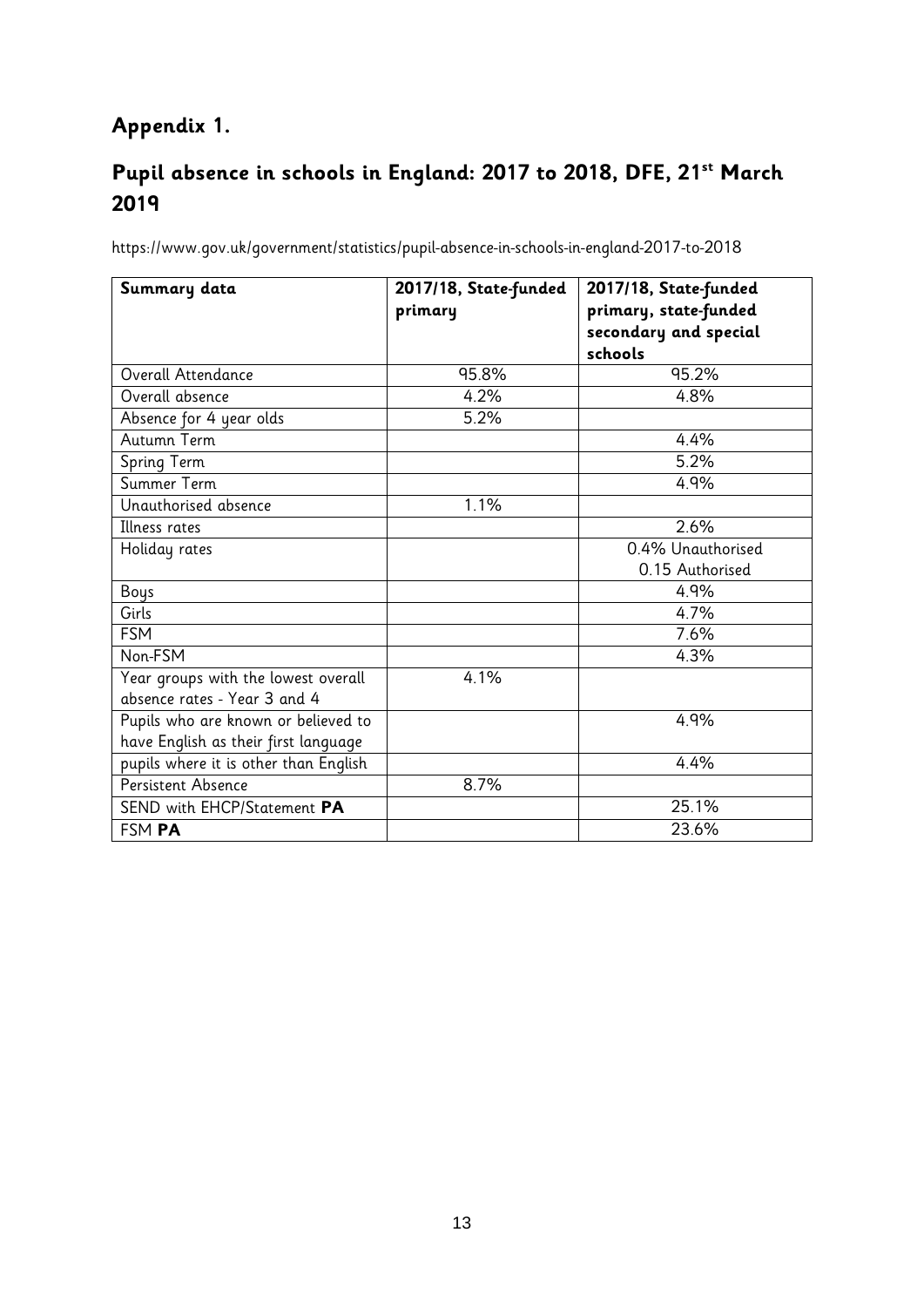## <span id="page-14-0"></span>**Appendix 2**

#### **Attendance Monitoring Procedures**

**St Marys CE Primary School** has adopted the following attendance monitoring procedures, to ensure that pupils' attendance meets the expected standard, and effective intervention is provided where pupils' attendance falls below the standard:

- 1. Attendance data is sent to the **Office Manager** detailing **weekly** and **annual** attendance to date.
- 2. Any attendance/punctuality trends noticed by classroom teachers are passed immediately to the **Headteacher and Office Manager.**
- 3. Contact is made with parents on the first day of absence for any pupil absence not reported. 'N' codes are used to indicate that the pupil is absent for a reason not yet provided; these N codes are reported to the **Headteacher and Office Manager.**
- 4. Contact is made to the parents of any pupils marked using the N code. Any N codes not established after a week are recorded as an unauthorised absence.
- 5. If a pupil's attendance falls to **90 percent**, **the person responsible for attendance** speaks to the parents to discuss any issues or problems to ascertain how the school can help to improve their child's attendance. The **person responsible for attendance** may also make a phone call home to discuss this with parents.
- 6. If a pupil's attendance falls below **90 percent**, a letter is sent home raising concerns that their attendance has fallen below the school's expected standard. The letter also has an attached leaflet outlining how parents can work with the school and their child to improve attendance.
- 7. If a pupil's attendance falls below **90 percent**, a letter is sent home explaining that the pupil's attendance is now being monitored, and the **person responsible for attendance** contacts the parents to discuss this.
- 8. The pupil's attendance is monitored for **two weeks** and, if attendance does not improve after this time, parents are required to attend a meeting in school with the headteacher and set targets for their child. If parents are unwilling to cooperate, or are genuinely unable to attend, a referral may be required to the local education welfare officer (EWO), who will then conduct a home visit.
- 9. After the **two-week** monitoring period, and if targets are met, a letter is sent home from the Headteacher and/or the **person responsible for attendance** to congratulate the pupil and their parents on improving attendance. Monitoring and communication with the parents continues until attendance stabilises to above **90 percent**.
- 10. If targets are not met, the headteacher makes a referral to the EWO. Education welfare protocol is followed, and a parental contract is drawn up. A **four-week** monitoring period is